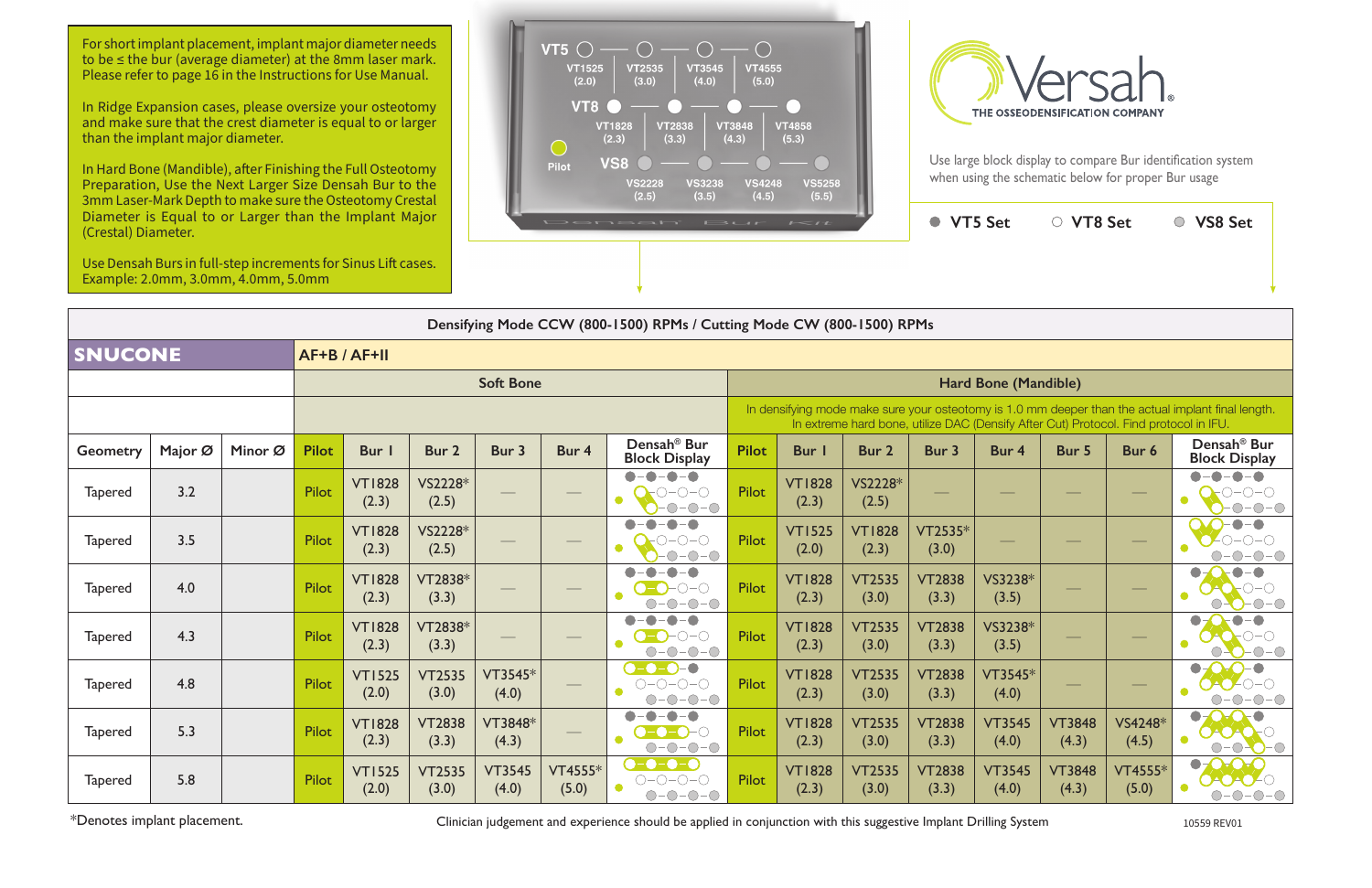Use large block display to compare Bur identification system when using the schematic below for proper Bur usage

**VT5 Set VT8 Set VS8 Set**

## **Bone** (Mandible)

|                  | Densifying Mode CCW (800-1500) RPMs / Cutting Mode CW (800-1500) RPMs |         |              |                        |                        |                        |                    |                                                                                                                                |                                                                                                                                                                                             |                        |                        |                        |                        |                        |                        |                        |                  |                                                 |  |
|------------------|-----------------------------------------------------------------------|---------|--------------|------------------------|------------------------|------------------------|--------------------|--------------------------------------------------------------------------------------------------------------------------------|---------------------------------------------------------------------------------------------------------------------------------------------------------------------------------------------|------------------------|------------------------|------------------------|------------------------|------------------------|------------------------|------------------------|------------------|-------------------------------------------------|--|
| <b>SNUCONE</b>   |                                                                       |         |              |                        |                        |                        |                    |                                                                                                                                |                                                                                                                                                                                             |                        |                        |                        |                        |                        |                        |                        |                  |                                                 |  |
| <b>Soft Bone</b> |                                                                       |         |              |                        |                        |                        |                    | Hard Bone (Mandible)                                                                                                           |                                                                                                                                                                                             |                        |                        |                        |                        |                        |                        |                        |                  |                                                 |  |
|                  |                                                                       |         |              |                        |                        |                        |                    |                                                                                                                                | In densifying mode make sure your osteotomy is 1.0 mm deeper than the actual implant final length.<br>In extreme hard bone, utilize DAC (Densify After Cut) Protocol. Find protocol in IFU. |                        |                        |                        |                        |                        |                        |                        |                  |                                                 |  |
| <b>Geometry</b>  | Major Ø                                                               | Minor Ø | <b>Pilot</b> | Bur                    | Bur 2                  | Bur 3                  | Bur 4              | Densah <sup>®</sup> Bur<br><b>Block Display</b>                                                                                | <b>Pilot</b>                                                                                                                                                                                | <b>Bur</b>             | Bur 2                  | Bur 3                  | Bur 4                  | Bur 5                  | Bur 6                  | Bur 7                  | Bur 8            | Densah <sup>®</sup> Bur<br><b>Block Display</b> |  |
| <b>Tapered</b>   | 3.5                                                                   |         | Pilot        | <b>VT1828</b><br>(2.3) | VS2228*<br>(2.5)       |                        |                    | $\bullet$<br>$D$ – $O$ – $O$<br>$-O - O$                                                                                       | <b>Pilot</b>                                                                                                                                                                                | <b>VT1525</b><br>(2.0) | <b>VT1828</b><br>(2.3) | $VT2535*$<br>(3.0)     |                        |                        |                        |                        |                  | $\bullet$                                       |  |
| <b>Tapered</b>   | 4.0                                                                   |         | Pilot        | <b>VT1828</b><br>(2.3) | VT2838*<br>(3.3)       |                        |                    | $\bullet$<br>-0<br>O<br>$ \bigcirc$ $ \bigcirc$<br>$-O$ - $O$                                                                  | Pilot                                                                                                                                                                                       | <b>VT1828</b><br>(2.3) | <b>VT2535</b><br>(3.0) | <b>VT2838</b><br>(3.3) | VS3238*<br>(3.5)       |                        |                        |                        |                  | $\bullet$                                       |  |
| <b>Tapered</b>   | 4.3                                                                   |         | Pilot        | <b>VT1828</b><br>(2.3) | VT2838*<br>(3.3)       |                        |                    | $-0$ -O-O<br>$-O$ - $O$                                                                                                        | Pilot                                                                                                                                                                                       | <b>VT1828</b><br>(2.3) | <b>VT2535</b><br>(3.0) | <b>VT2838</b><br>(3.3) | VS3238*<br>(3.5)       |                        |                        |                        |                  |                                                 |  |
| <b>Tapered</b>   | 4.8                                                                   |         | Pilot        | <b>VT1525</b><br>(2.0) | <b>VT2535</b><br>(3.0) | VT3545*<br>(4.0)       |                    | $\bullet$<br>$O-O-O-O-O$<br>$\bullet$                                                                                          | Pilot                                                                                                                                                                                       | <b>VT1828</b><br>(2.3) | <b>VT2535</b><br>(3.0) | <b>VT2838</b><br>(3.3) | VT3545*<br>(4.0)       |                        |                        |                        |                  |                                                 |  |
| <b>Tapered</b>   | 5.3                                                                   |         | Pilot        | <b>VT1828</b><br>(2.3) | <b>VT2838</b><br>(3.3) | VT3848*<br>(4.3)       |                    | $O-O-O-O$                                                                                                                      | <b>Pilot</b>                                                                                                                                                                                | <b>VT1828</b><br>(2.3) | <b>VT2535</b><br>(3.0) | <b>VT2838</b><br>(3.3) | <b>VT3545</b><br>(4.0) | <b>VT3848</b><br>(4.3) | VS4248*<br>(4.5)       |                        |                  | $\bullet$                                       |  |
| <b>Tapered</b>   | 5.8                                                                   |         | Pilot        | <b>VT1525</b><br>(2.0) | <b>VT2535</b><br>(3.0) | <b>VT3545</b><br>(4.0) | $VT4555*$<br>(5.0) | $O-O-O-O$<br>$\bullet$<br>$O-O-O-O$                                                                                            | <b>Pilot</b>                                                                                                                                                                                | <b>VT1828</b><br>(2.3) | <b>VT2535</b><br>(3.0) | <b>VT2838</b><br>(3.3) | <b>VT3545</b><br>(4.0) | <b>VT3848</b><br>(4.3) | $VT4555*$<br>(5.0)     |                        |                  | $\bullet$<br>$\bullet$                          |  |
| <b>Tapered</b>   | 6.3                                                                   |         | Pilot        | <b>VT1828</b><br>(2.3) | <b>VT2838</b><br>(3.3) | <b>VT3848</b><br>(4.3) | VT4858*<br>(5.3)   | $\begin{array}{c} \bullet \\ \bullet \end{array}$<br>$-\bigcirc$<br>$-\bigcirc$<br><b>LO-C</b><br>$-\bigcap -\bigcap -\bigcap$ | Pilot                                                                                                                                                                                       | <b>VT1828</b><br>(2.3) | <b>VT2535</b><br>(3.0) | <b>VT2838</b><br>(3.3) | <b>VT3545</b><br>(4.0) | <b>VT3848</b><br>(4.3) | <b>VT4555</b><br>(5.0) | <b>VT4858</b><br>(5.3) | VS5258*<br>(5.5) | $\bullet$<br><b>UOO</b><br>$-\bigcap -\bigcap$  |  |

\*Denotes implant placement. **Exercice 2018** Clinician judgement and experience should be applied in conjunction with this suggestive Implant Drilling System 10559 REV01



| 3ur 3             | Bur 4                  | Bur 5                  | Bur 6                  | Bur 7                  | Bur 8            | Densah <sup>®</sup> Bur<br><b>Block Display</b> |
|-------------------|------------------------|------------------------|------------------------|------------------------|------------------|-------------------------------------------------|
| $T2535*$<br>(3.0) |                        |                        |                        |                        |                  |                                                 |
| T2838<br>(3.3)    | VS3238*<br>(3.5)       |                        |                        |                        |                  |                                                 |
| T2838<br>(3.3)    | VS3238*<br>(3.5)       |                        |                        |                        |                  |                                                 |
| T2838<br>(3.3)    | VT3545*<br>(4.0)       |                        |                        |                        |                  |                                                 |
| T2838<br>(3.3)    | <b>VT3545</b><br>(4.0) | <b>VT3848</b><br>(4.3) | VS4248*<br>(4.5)       |                        |                  |                                                 |
| T2838<br>(3.3)    | <b>VT3545</b><br>(4.0) | <b>VT3848</b><br>(4.3) | VT4555*<br>(5.0)       |                        |                  |                                                 |
| T2838<br>(3.3)    | <b>VT3545</b><br>(4.0) | <b>VT3848</b><br>(4.3) | <b>VT4555</b><br>(5.0) | <b>VT4858</b><br>(5.3) | VS5258*<br>(5.5) |                                                 |

For short implant placement, implant major diameter needs to be ≤ the bur (average diameter) at the 8mm laser mark. Please refer to page 16 in the Instructions for Use Manual.

In Ridge Expansion cases, please oversize your osteotomy and make sure that the crest diameter is equal to or larger than the implant major diameter.

In Hard Bone (Mandible), after Finishing the Full Osteotomy Preparation, Use the Next Larger Size Densah Bur to the 3mm Laser-Mark Depth to make sure the Osteotomy Crestal Diameter is Equal to or Larger than the Implant Major (Crestal) Diameter.

Use Densah Burs in full-step increments for Sinus Lift cases. Example: 2.0mm, 3.0mm, 4.0mm, 5.0mm

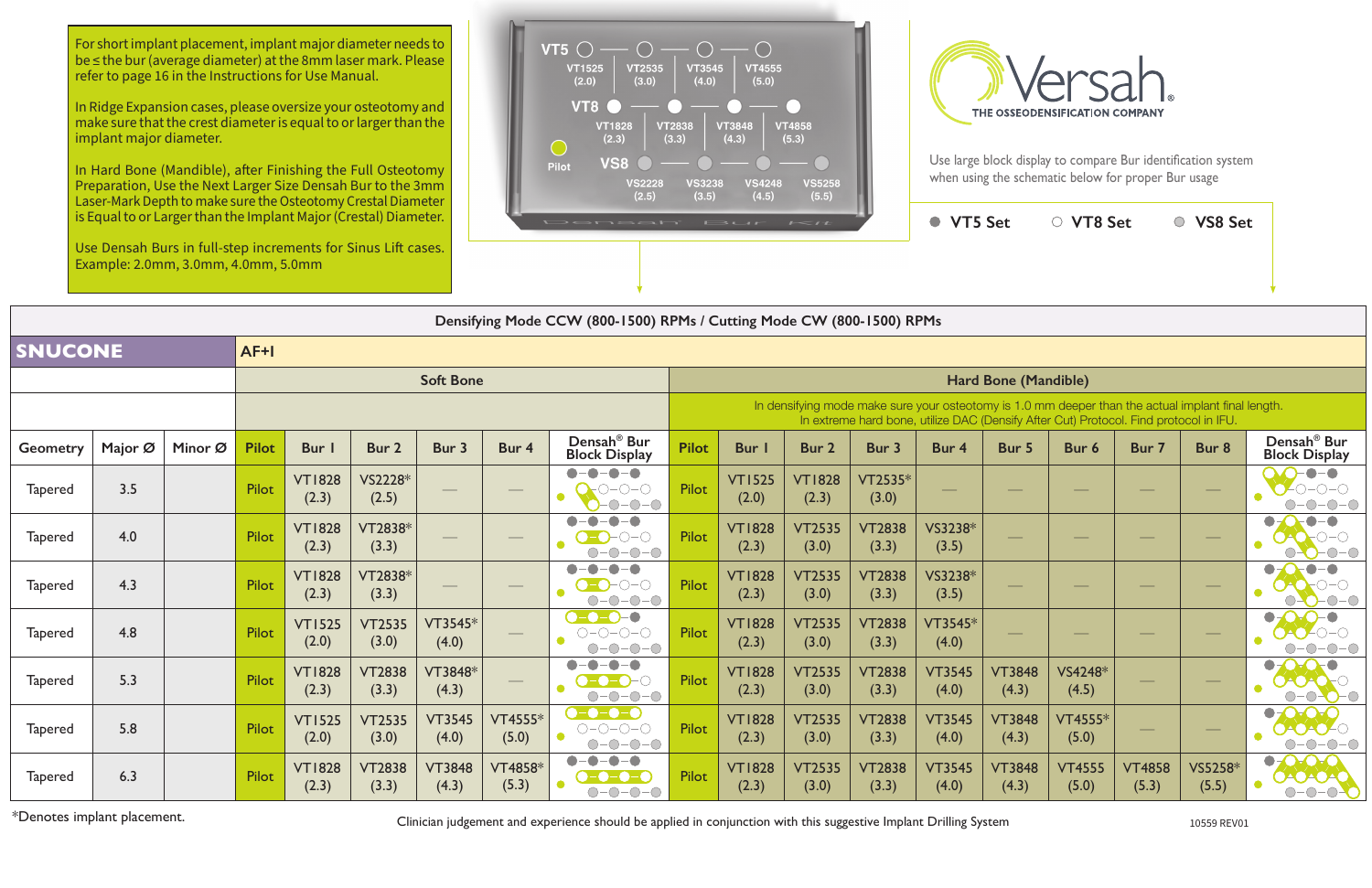

| (Crestal) Diameter. | Diameter is Equal to or Larger than the Implant Major                                                |         |              |                        |                        |                                          |                    | Densah                                                           | $F \rightarrow C \rightarrow F$ | $\sim$                 |                                                                                       | ● VT5 Set              |                        | ○ VT8 Set              |                         | ○ VS8 Set                                                                                          |
|---------------------|------------------------------------------------------------------------------------------------------|---------|--------------|------------------------|------------------------|------------------------------------------|--------------------|------------------------------------------------------------------|---------------------------------|------------------------|---------------------------------------------------------------------------------------|------------------------|------------------------|------------------------|-------------------------|----------------------------------------------------------------------------------------------------|
|                     | Use Densah Burs in full-step increments for Sinus Lift cases.<br>Example: 2.0mm, 3.0mm, 4.0mm, 5.0mm |         |              |                        |                        |                                          |                    |                                                                  |                                 |                        |                                                                                       |                        |                        |                        |                         |                                                                                                    |
|                     | Densifying Mode CCW (800-1500) RPMs / Cutting Mode CW (800-1500) RPMs                                |         |              |                        |                        |                                          |                    |                                                                  |                                 |                        |                                                                                       |                        |                        |                        |                         |                                                                                                    |
| <b>SNUCONE</b>      |                                                                                                      |         | EF           |                        |                        |                                          |                    |                                                                  |                                 |                        |                                                                                       |                        |                        |                        |                         |                                                                                                    |
|                     |                                                                                                      |         |              |                        |                        | <b>Soft Bone</b><br>Hard Bone (Mandible) |                    |                                                                  |                                 |                        |                                                                                       |                        |                        |                        |                         |                                                                                                    |
|                     |                                                                                                      |         |              |                        |                        |                                          |                    |                                                                  |                                 |                        | In extreme hard bone, utilize DAC (Densify After Cut) Protocol. Find protocol in IFU. |                        |                        |                        |                         | In densifying mode make sure your osteotomy is 1.0 mm deeper than the actual implant final length. |
| Geometry            | Major Ø                                                                                              | Minor Ø | <b>Pilot</b> | Bur                    | Bur 2                  | Bur 3                                    | Bur 4              | Densah <sup>®</sup> Bur<br><b>Block Display</b>                  | <b>Pilot</b>                    | Bur I                  | Bur 2                                                                                 | Bur 3                  | Bur 4                  | Bur 5                  | Bur 6                   | Densah <sup>®</sup> Bur<br><b>Block Display</b>                                                    |
| Straight            | 3.7                                                                                                  |         | Pilot        | <b>VT1525</b><br>(2.0) | VT2535*<br>(3.0)       |                                          |                    | $\bullet$ -<br>-0<br>$O-O-O-O$<br>$-O$ - $O$                     | Pilot                           | <b>VT1525</b><br>(2.0) | <b>VT1828</b><br>(2.3)                                                                | VT2535*<br>(3.0)       |                        |                        |                         |                                                                                                    |
| Straight            | 4.1                                                                                                  |         | <b>Pilot</b> | <b>VT1828</b><br>(2.3) | VT2838*<br>(3.3)       |                                          |                    | $\bigcirc$ $\bigcirc$ $\bigcirc$<br>$-O$ -O                      | <b>Pilot</b>                    | <b>VT1828</b><br>(2.3) | <b>VT2838</b><br>(3.3)                                                                | VS3238*<br>(3.5)       |                        |                        |                         |                                                                                                    |
| Straight            | 4.8                                                                                                  |         | Pilot        | <b>VT1525</b><br>(2.0) | <b>VT2535</b><br>(3.0) | VT3545*<br>(4.0)                         |                    | 0-0-0-0                                                          | Pilot                           | <b>VT1828</b><br>(2.3) | <b>VT2535</b><br>(3.0)                                                                | <b>VT2838</b><br>(3.3) | VT3545*<br>(4.0)       |                        |                         |                                                                                                    |
| Straight            | 5.3                                                                                                  |         | <b>Pilot</b> | <b>VT1828</b><br>(2.3) | <b>VT2838</b><br>(3.3) | VT3848*<br>(4.3)                         |                    | -0-0                                                             | Pilot                           | <b>VT1828</b><br>(2.3) | <b>VT2838</b><br>(3.3)                                                                | <b>VT3545</b><br>(4.0) | <b>VT3848</b><br>(4.3) | VS4248*<br>(4.5)       |                         |                                                                                                    |
| Straight            | 5.8                                                                                                  |         | <b>Pilot</b> | <b>VT1525</b><br>(2.0) | <b>VT2535</b><br>(3.0) | <b>VT3545</b><br>(4.0)                   | $VT4555*$<br>(5.0) | $\bullet$ - $\bullet$ -<br>-0-<br>-0<br>$O-O-O-O-O$<br>$O-O-O-O$ | Pilot                           | <b>VT1828</b><br>(2.3) | <b>VT2535</b><br>(3.0)                                                                | <b>VT2838</b><br>(3.3) | <b>VT3545</b><br>(4.0) | <b>VT3848</b><br>(4.3) | <b>VT4555*</b><br>(5.0) |                                                                                                    |

\*Denotes implant placement. 10559 REV01 Clinician judgement and experience should be applied in conjunction with this suggestive Implant Drilling System

For short implant placement, implant major diameter needs to be ≤ the bur (average diameter) at the 8mm laser mark. Please refer to page 16 in the Instructions for Use Manual.

In Ridge Expansion cases, please oversize your osteotomy and make sure that the crest diameter is equal to or larger than the implant major diameter.

In Hard Bone (Mandible), after Finishing the Full Osteotomy Preparation, Use the Next Larger Size Densah Bur to the 3mm Laser-Mark Depth to make sure the Osteotomy Crestal